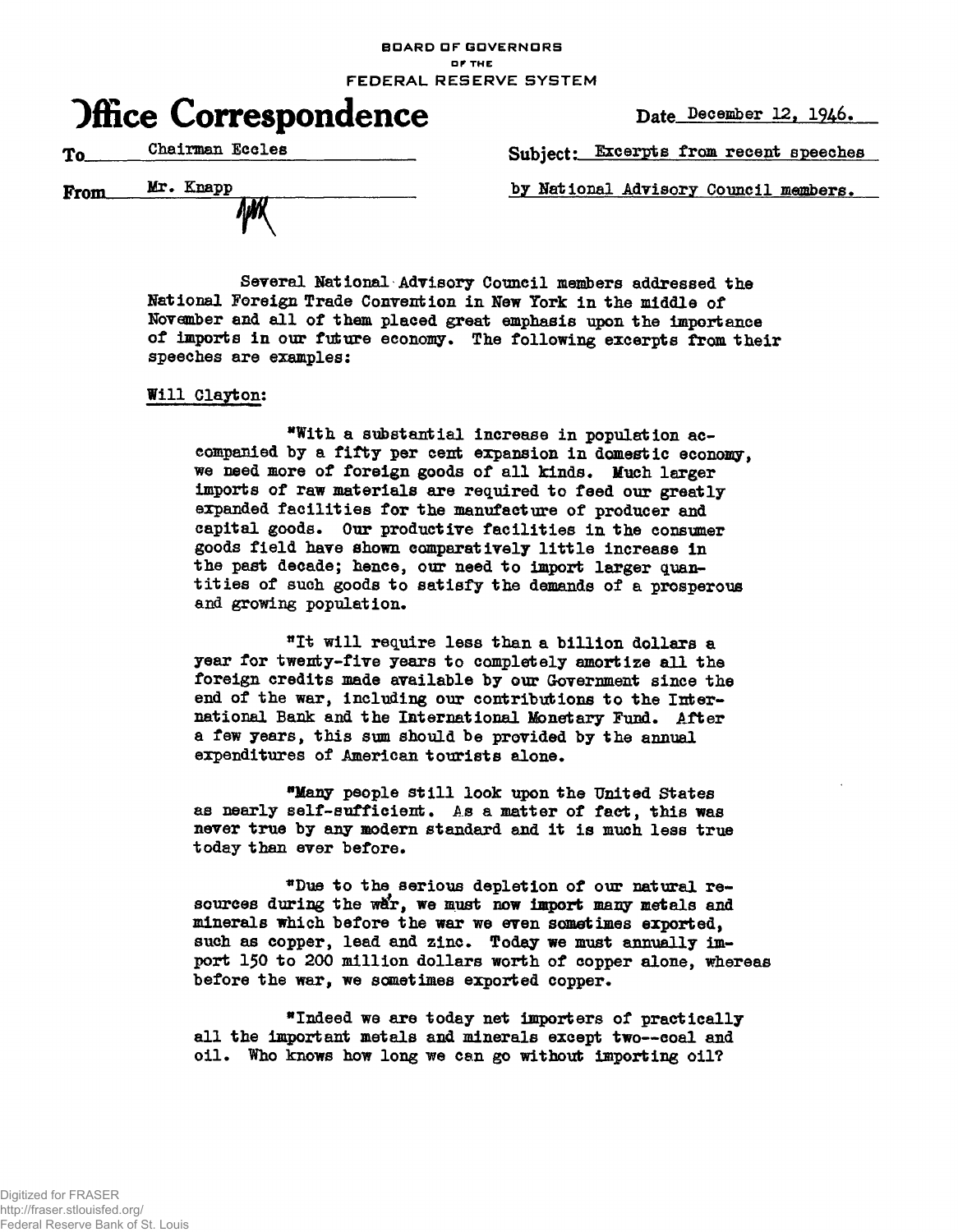\*In the past, the emphasis in our foreign trade has been on exports; within the near future it will probably be on imports. This is true because of our shift from debtor to creditor; because of the depletion in our natural resources and because of the wants of a growing and prosperous population."

## W. Averell Harriman:

"Now about imports. Historically our national energies have largely been directed to developing exports. In this connection I said in a recent speech <sup>f</sup>No one makes himself rich by simply divesting himself of property. It is true that exports give employment but unless we get something in return we are the losers. Therefore emphasis should be given to the expansion of our imports from all countries of those things which will improve the well being of our people.<sup>1</sup>

fact our whole program of fostering world commerce depends upon the success we have in developing imports and our use of the services of other nations. I hope that this Council will make it one of its major projects to study what we can soundly do to foster expansion of imports, travel, etc.

"The Department of Commerce will gladly work with you in this field. We should assist other nations to understand the untapped markets that exist in this country for products that are peculiar to them—products that can contribute to the welfare and fuller life of our people.

<sup>n</sup>It is vital to us that we have assured and adequate supplies from abroad of certain raw materials in increasing quantities as our economy expands and our natural resources diminish. We can use many products of other countries that are difficult for us to make ourselves. Nothing is more broadening than foreign travel in the education and in the development of an informed American people as citizens of the world.\*

Mr. Harriman also remarked elsewhere in his speech that "We should recognize the necessity of maintaining import controls for the time at least in order that with our great ability to buy we do not inflate world prices unduly and prevent other nations from attaining their fair share.®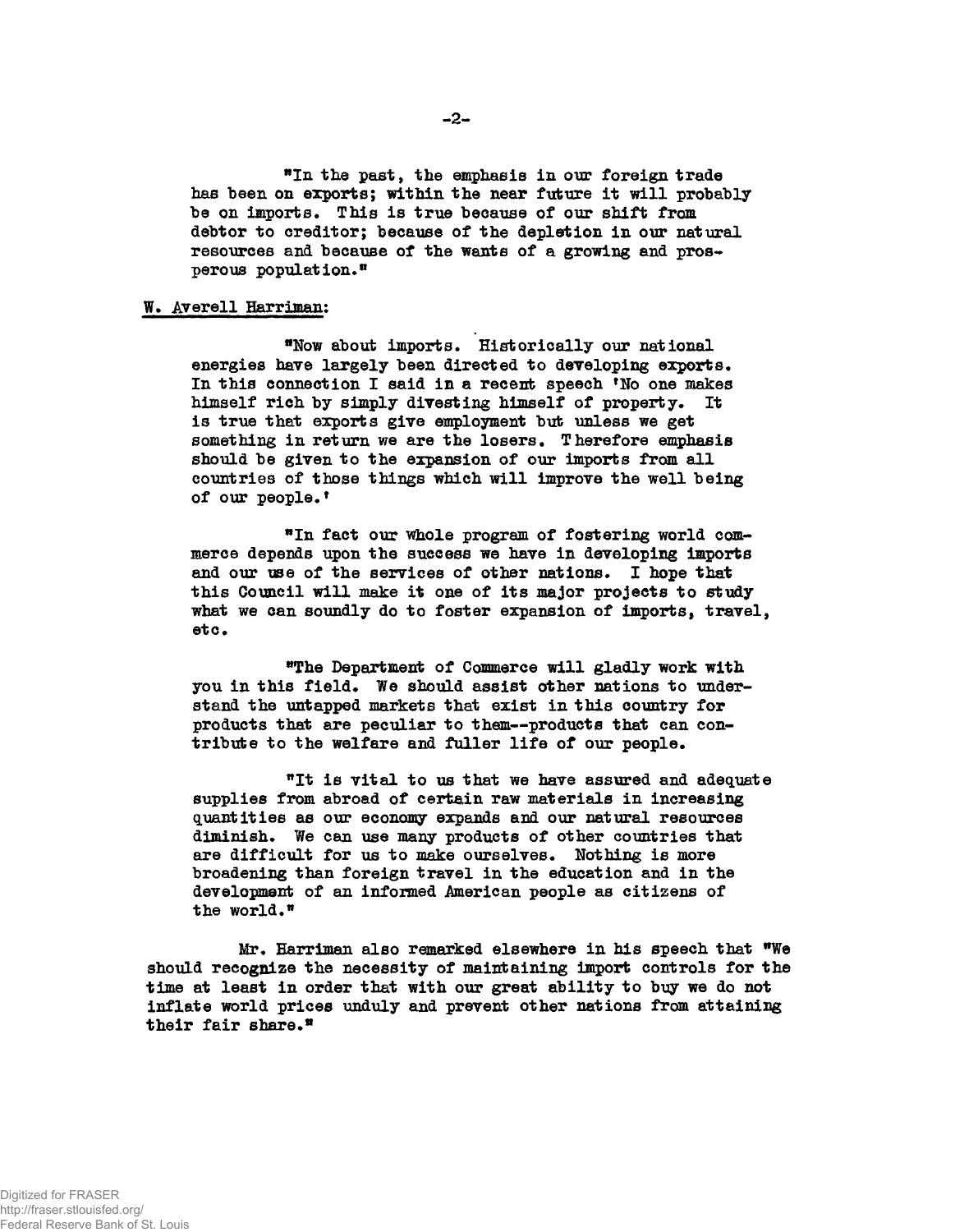**®The third aspect of the rehabilitation effort, the necessity for repayment of the long-term dollar credits, poses one of the most challenging problems this country has** been called upon to face. If we are ever to be repaid for these credits it will be essential for the American people **sooner or later to accept a commodity import surplus as normal and proper.**

**'The Board of Directors of the Export-Import Bank shares the opinion that an increased volume of imports is one of the essentials of a healthy, thriving United States postwar foreign trade. The Bank has a very special interest in this matter by reason of the specific requirement in our statute that we have reasonable assurance of repayment before making a loan. It is the opinion of the Board of the Bank that, if the bfcoad effort to revive world trade and reestablish an effective multilateral trading system succeeds, all the countries to whom we have made emergency reconstruction loans should have no difficulty repaying the loans. It is our further view that the greatest hope for a revival of world trade and successful solution of the repayment problem lies in an appropriate expansion of imports into this eountry; indeed, in the absence of an indefinite continuation of TJ. S. foreign lending, this is the only way in which the borrowing countries will be able to meet the service charges on their obligations and continue to buy the products of this country essential to their welfare.**

**this connection we have welcomed the enlightened discussion of the import problem in recent months by such informed private bodies as the National Foreign Trade Council, the Twentieth Century Fund, the Committee for Economic Development, the Aldrich Committee and others. We all realize that the task of educating American public opinion to the necessity of an expansion of imports, if U. S. foreign trade is to be put on a permanently sound footing, is a formidable one; in my opinion it is probably an impossible one without the continued enlightened leadership of such groups as yours.**

**\*For its part, the Bank has devoted, and will continue to devote, a great deal of attention to the import aspects of all the loan applications before it. In the case of all the Bank<sup>f</sup>s general developmental and reconstruction loans the direct connection of the proposed loan with the creation of additional foreign exchange has always been studied. The contribution of any loan to the solutibn at least of its own**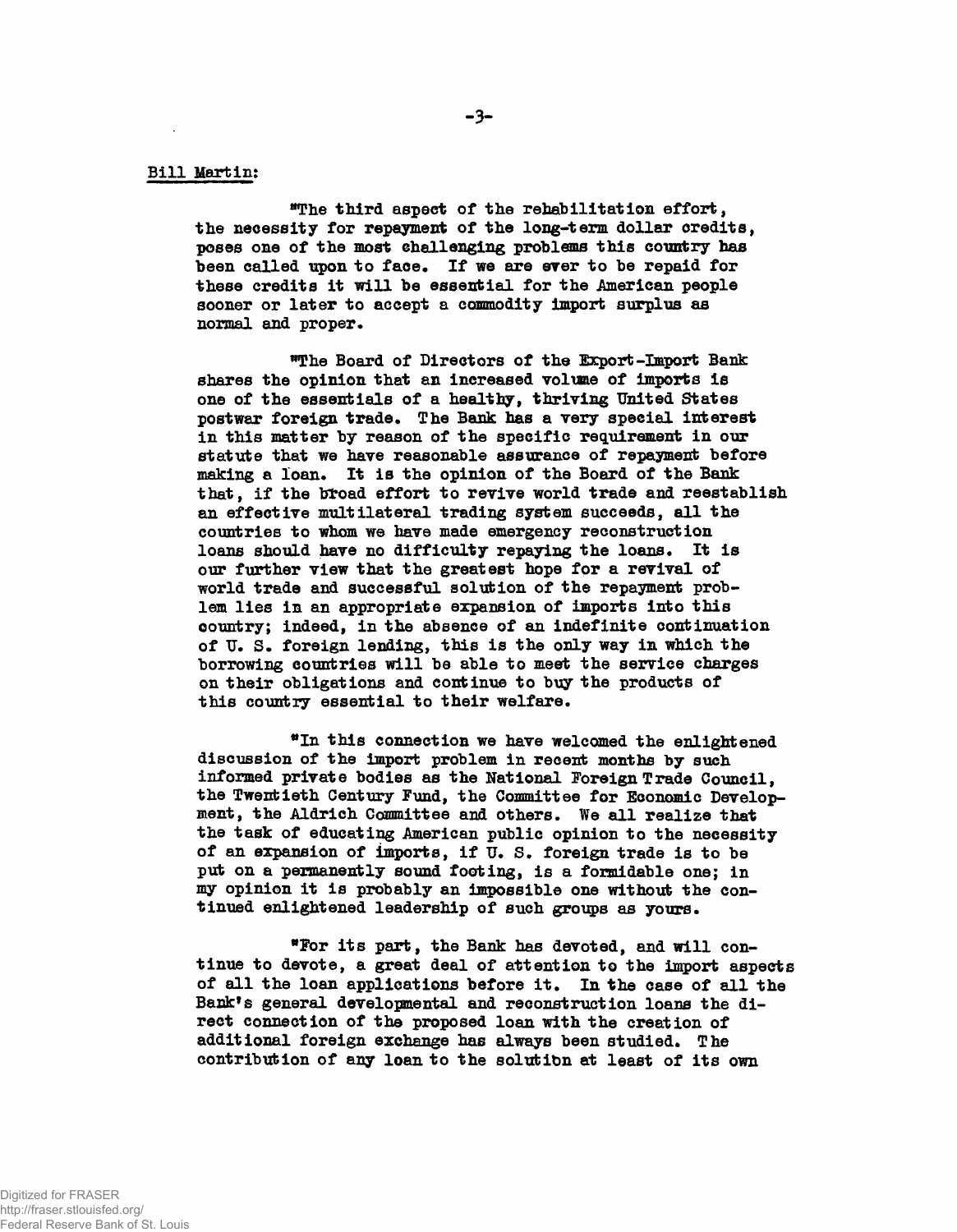\*foreign exchange problem ha§ always besn a factor present in its consideration. In its appraisal of loans the Bank regards financing of the production of commodities suitable for exports from the foreign country to the United States as a consideration as important as the promotion of exports from the United States.\*

Mr, Martin made some remarks on other subjects which may be of interest to you, (1) with respect to relations between the Ixport-Import Bank and the National Advisory Council:

"The assistance rendered by the National Advisory Council to the Board of Directors of the Export -Import Bank in connection with its emergency reconstruction credit program has been invaluable. Before the Bank actively considers any loan application from a foreign government the application is referred to the Hational Advisory Council for its consideration from the standpoint of policy and coordination. Once a given application or class of applications have been 'approved for consideration', as the action of the Council is now worded, the Ixport-Import Bank assumes full responsibility for the final decision as to whether or not the loan should be made and on what terms and conditions. This use of the Council mechanism attunes Export-Import Bank lending to  $U.S.*$ foreign policy while retaining in the Board of the Bank, as it was obvious Congress intended, the veto power over indiscriminate or unsound loans. In view of the extreme complexity of the foreign lending problems, and the close inter-relationship between the foreign loan applications to the Bank and to other Federal agencies, the Export-Import Bank would have been faced with a well-nigh insuperable task in attempting to carry out its emergency reconstruction program expeditiously without the assistance of this machinery.\*

(2) with respect to private foreign trade financing:

"I am convinced there is a real and continuing need for the services of the Export-Import Bank as an organizer and trail blazer in financing foreign trade. But our whole purpose will be defeated if private capital is not better organized than it is at present to supplement and further our activities. The Export-Import Bank is pursuing as diligently as possible a policy designed to return trade to private channels and to this end is avoiding wherever possible the government-to-government credit in favor of so-called exporter credits in which domestic